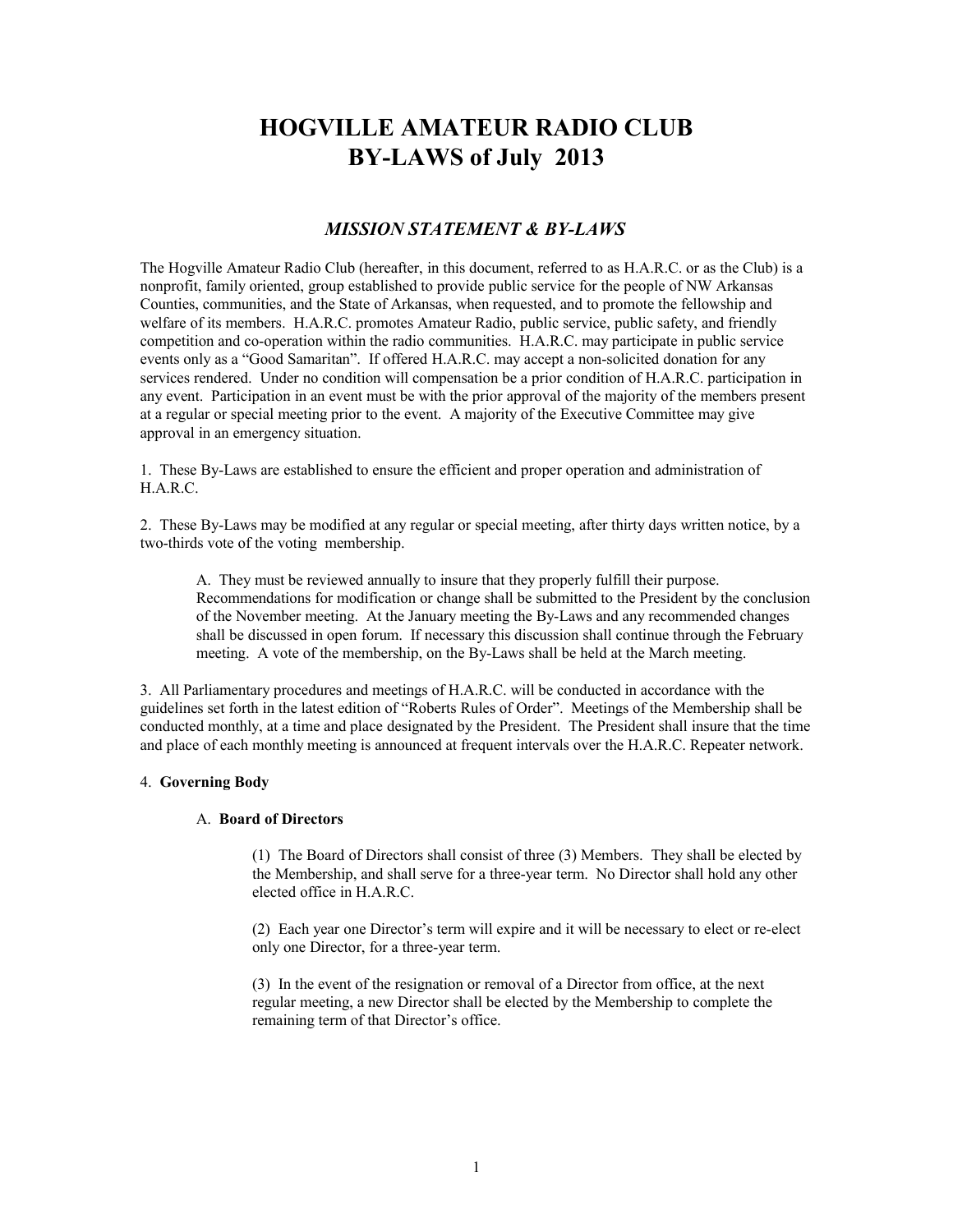#### B. **Officers**

(1) Shall be elected by the membership and serve a one year Term.

- a. President
- b. Vice President
- c. Secretary
- d. Treasurer
- e. Member at Large

\* The Secretary and Treasurer may be combined if necessary.

## C. **Executive Committee**

(1) The Executive Committee shall consist of the Board of Directors, all elected officers, and the immediate Past President of H.A.R.C. for one year. The Repeater Trustee and the Parliamentarian will sit as non-elected and non-voting members; in an advisory role only.

(2) The Executive Committee shall be chaired by the H.A.R.C. President and shall meet at the time and place designated by the President. Meetings of the Executive Committee shall be at the discretion of the President. Meetings must be at least every four months. The Executive Committee shall advise the President and determine issues to be brought before the Membership. The Executive Committee, on urgent issues may make temporary binding rules or commitments for H.A.R.C. These issues must be brought before the Membership, at the next meeting, for confirmation and/or vote.

### 5. **A Quorum is defined as follows**:

A. At a regular or special meeting of the Membership or of the Executive Committee; five or more members.

B. At a Membership meeting or Executive Committee meeting considering a change to the By-Laws or a Disciplinary matter; at least two thirds of the voting members.

#### 6. **Duties of Officers**:

A. **President**: The President must be a licensed Amateur Radio Operator. His duties are to preside over meetings, to provide sound leadership, and to appoint temporary committee members when necessary. He shall insure that the business and operations of H.A.R.C. is conducted within the laws, rules and ordinances of the United States of America, The State of Arkansas, its municipalities and these By-Laws.

B. **Vice President**: To assist the President and to perform the duties of the President in his absence.

C. **Secretary**: To record the minutes of all meetings. Submit the written minutes to the Membership for modification or approval. Maintain a permanent record of approved minutes, which shall be made available to the membership at any reasonable time. To receive, prepare response when required, and maintain a permanent file of correspondence. All incoming and outgoing correspondence shall be directed through the Secretary. To keep a record of all Club licenses, permits, charters, etc. and give timely notice to the President when renewal or payment is required.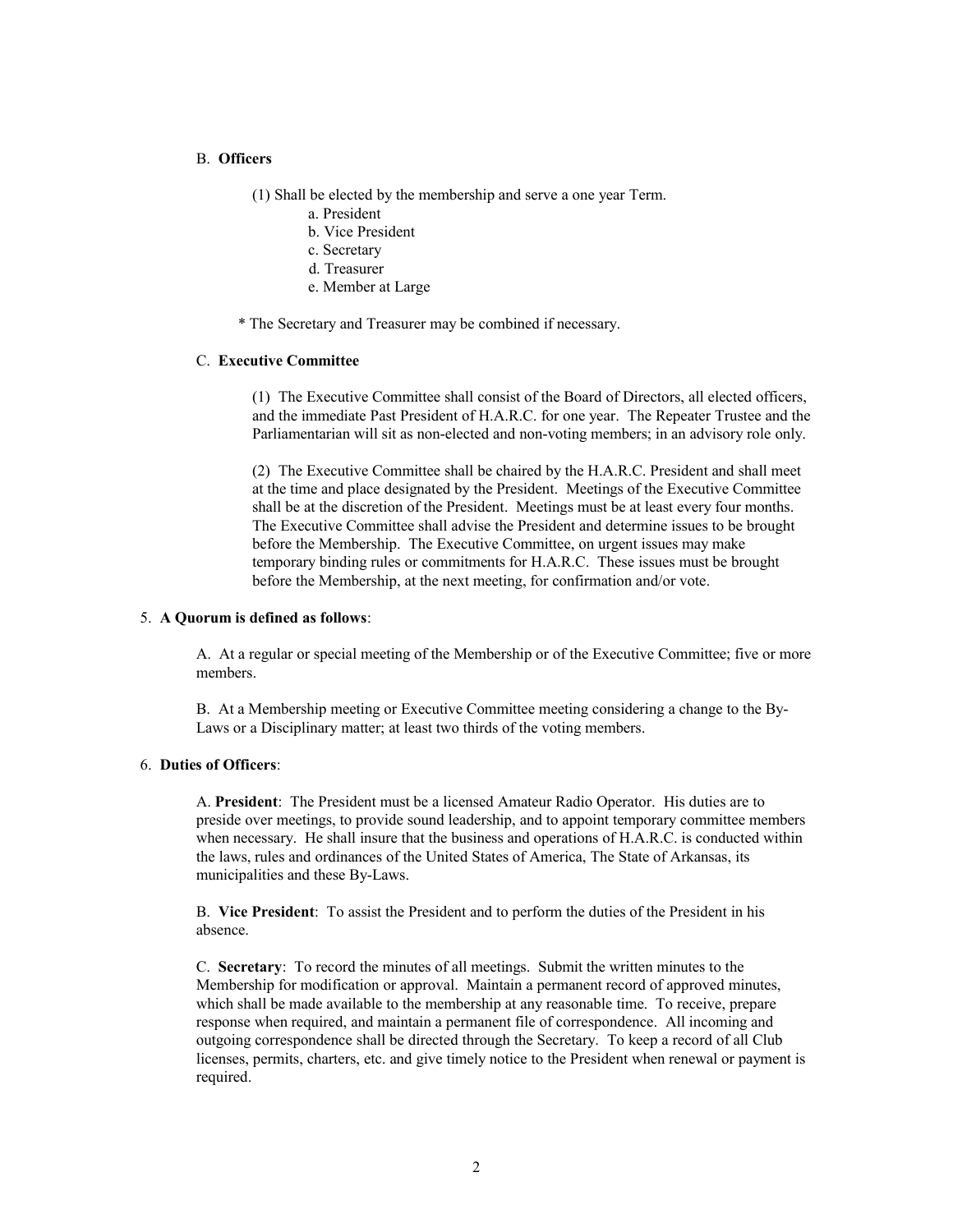D. **Treasurer**: To receive and disburse all Club monies. All monies shall be receipted in a permanent receipt book with a copy retained for record. All disbursements shall be by check. Checks for amounts in excess of one hundred dollars (\$100.00) must be signed by two authorized Members. Amounts of fifty dollars \$50.00) or less, may be disbursed, by receipt, from a "Petty Cash" fund, which shall not exceed Fifty Dollars (\$50.00). Monies in excess of that amount shall be deposited in the H.A.R.C. bank account. Prepare and submit a monthly Treasurer's Report as an addendum to the minutes. Keep a continual account of the monetary assets of H.A.R.C. At no time shall expenditures exceed the amount stipulated in the Annual Budget or the available balance of the H.A.R.C. bank account.

E. **Member at Large**: Shall act as a stand in for any officer, except the President, at any meeting of the Membership or of the Executive Committee. Shall assist the President as required. Shall act as investigator of any charges brought by one member against another. Shall act as Sergeant at Arms during any sanctioned meeting or gathering of the Membership or Executive Committee.

F. **Director**: The Board of Directors shall provide direction for the Club and its activities. The Directors may, by majority vote of the Directors, intervene with the action of the Membership and/or the Executive Committee in matters concerning Club indebtedness, license or legal matters. Any intervention must be justified to the Membership at its next regular meeting. The Board of Directors shall conduct an Annual Inventory; recording all serial numbers, manufacturer, and model designations, where appropriate. Any item not having a serial number or identification shall be assigned a H.A.R.C. control number. This inventory shall be a physical inventory. At least one Director shall sight each item. This inventory shall indicate the location, condition, estimated value and ownership of all items in possession of H.A.R.C. This inventory shall be conducted during the month of September and reported to the Membership at the October meeting. A copy of the completed inventory shall be turned over to the Secretary for retention in a permanent file.

G. **Repeater Trustee**: A non-voting member of the Executive Committee, appointed by the Executive Committee. He must be a Club Member and a licensed Extra Class Amateur Radio Operator. He is responsible to insure that the H.A.R.C. Repeater is operated in compliance with FCC rules and regulations. He shall report any maintenance or operational problems to the President.

7. **Budget:** During the month of September, the Executive Committee shall compile an annual budget for the next calendar year. The Budget shall be presented to and voted on by the Membership at the October meeting.

8. **Disciplinary**: Any member having a complaint against another member may submit the details of that complaint, in writing, to the President, at any time. The President shall give the complaint to the Member at Large for investigation. The Member at Large shall report his findings to the Executive Committee, which shall review the report and render a decision of unfounded or true. A finding of True will require that a recommendation be placed before the membership for vote by secret ballot. The Membership must render the decision for any action to be taken. The membership may make a finding of unfounded or vote for admonishment or dismissal. A finding for admonishment or dismissal must be by two-thirds agreement of a Quorum. During the entire disciplinary procedure the accused has the right to be informed of the charge(s), and the name of the accuser. He has the right to his own counsel and to present rebuttal to any evidence against him. In any disciplinary hearing or action there shall be no mention or reference to employment, social status, national origin, race, sex, sexual orientation, religion, political views or affiliation with other organizations.

9. **Elections**: During the October meeting, the President shall appoint a nominating committee of three members. They shall solicit from the membership nominations for all elected officers with the exception of the two Directors whose terms do not expire. Any member who is nominated must agree to accept that nomination. The committee shall report the nominations to the Membership at the November meeting. Additional nominations may be received from the floor. The Secretary shall record the nominations in the minutes. The President shall compile a slate of candidates and have ballots prepared for election at the December meeting.